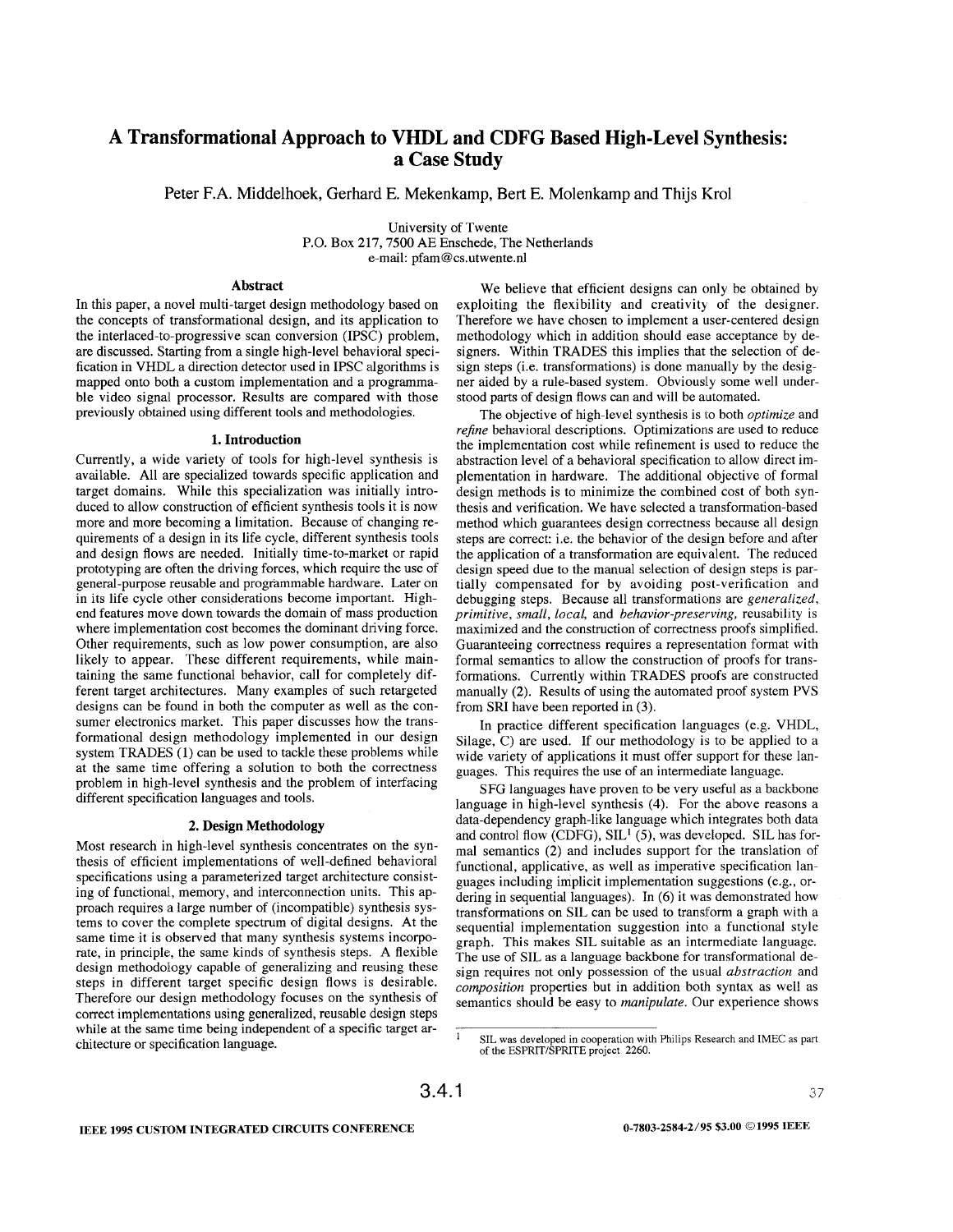<span id="page-1-0"></span>that this requires a one-to-one mapping between syntactic and semantic components.

Other important considerations were the ability to integrate the methodology with existing synthesis systems; in particular the PHIDEO silicon compiler developed at Philips Research (7).

Fig. 1 shows two possible design flows of our multi-target design methodology that were used to map an edge direction detector for IPSC algorithms to both a programmable video signal processor, the VSP-2 (8) and custom hardware. Highlevel VHDL was used for the specification of the behavior of the algorithm. For the mapping onto the VSP-2 the methodology was used in combination with existing scheduling and allocation tools specifically designed for the VSP-1  $\&$  2. For the custom implementation our work focused on the design of an efficient processing unit for the PHIDEO silicon compiler. In a previous implementation the direction detector accounted for 40% of the size of the data paths. Scheduling, allocation, mapping, generation of on-chip communication, memory, and addressing hardware were left to PHIDEO. Although our methodology can also be used for the above transformation steps, existing tools were used to show its ability to function in a hybrid environment, which is often a requirement in industrial settings. Disadvantage of this mixed approach is that correctness-byconstruction can only be guaranteed in the section of the design path where transformations on SIL are used.

Besides abovementioned transformations such as scheduling we have defined and partially implemented within TRADES the usual transformations known from software compiler literature, such as for instance strength reduction (e.g. '\*' to '+' and ' $<<$ '), and algebraic and loop transformations. Also defined are pipelining, retiming, and the similar time folding, as known from hardware design and in particular array synthesis. To deal with abstraction, transformations for the removal and introduction of hierarchy and transformations between data types are used

The application of hierarchy for abstraction, in contrast to its use as a hiding mechanism, requires a powerful mechanism that allows the manipulation of these hierarchies by means of transformations in the same way that primitive constructs can be manipulated.



Fig. 1. Multi-target design methodology

## **3. Design of an IPSC Processor**

**As** a test case for our transformational design methodology we have selected the design of the direction detection section of IPSC algorithms. IPSC algorithms are used to double the screen retrace frequency by interpolating intermediate scan lines of a field of an interlaced frame. If an edge is present in a field, interpolation takes place in the direction of the edge. Detection of edges is based on the gradient in the luminance. Three gradients are calculated based on the difference in luminance of three pairs of opposing pixels in the line before the estimated line and in the next. The smallest gradient indicates the direction of the edge. This algorithm in combination with linear interpolation of the luminance signal is known as the *edge-based line average*  (ELA) algorithm. A diagram of the direction detector is shown in Fig. *2.* A more detailed description can be found in (9). The direction detector was used in combination with an extended form of the ELA algorithm which first feeds the input signal through a low-pass filter and uses median interpolation instead of linear interpolation. This last modification requires the luminance of the pixel from the previous field with the same spatial location as the pixel to be estimated. Extensions to this filter have recently been proposed in  $(10)$ , which also contains a more complete overview of the algorithm and its history.

We have selected the direction detector algorithm because it is relevant in the industry and currently used in television systems. Furthermore, the example has been studied extensively both at Philips Research (7) and IMEC (11) as part of the ESPRIT/SPRITE project. This allows us to compare our results both with respect to efficiency and flexibility with those obtained previously using different methodologies and tools.

The next sections describe the different phases in the design flow. First the VHDL to SIL translation and 'clean up' phase are discussed. This is followed by sections on target-independent optimizing transformations, and two target-specific back ends to the design flow.

# *3.1. VHDL to SIL*

Different approaches to the translation of VHDL to SIL have



Fig. 2. Architecture of a direction detector for IPSC algorithms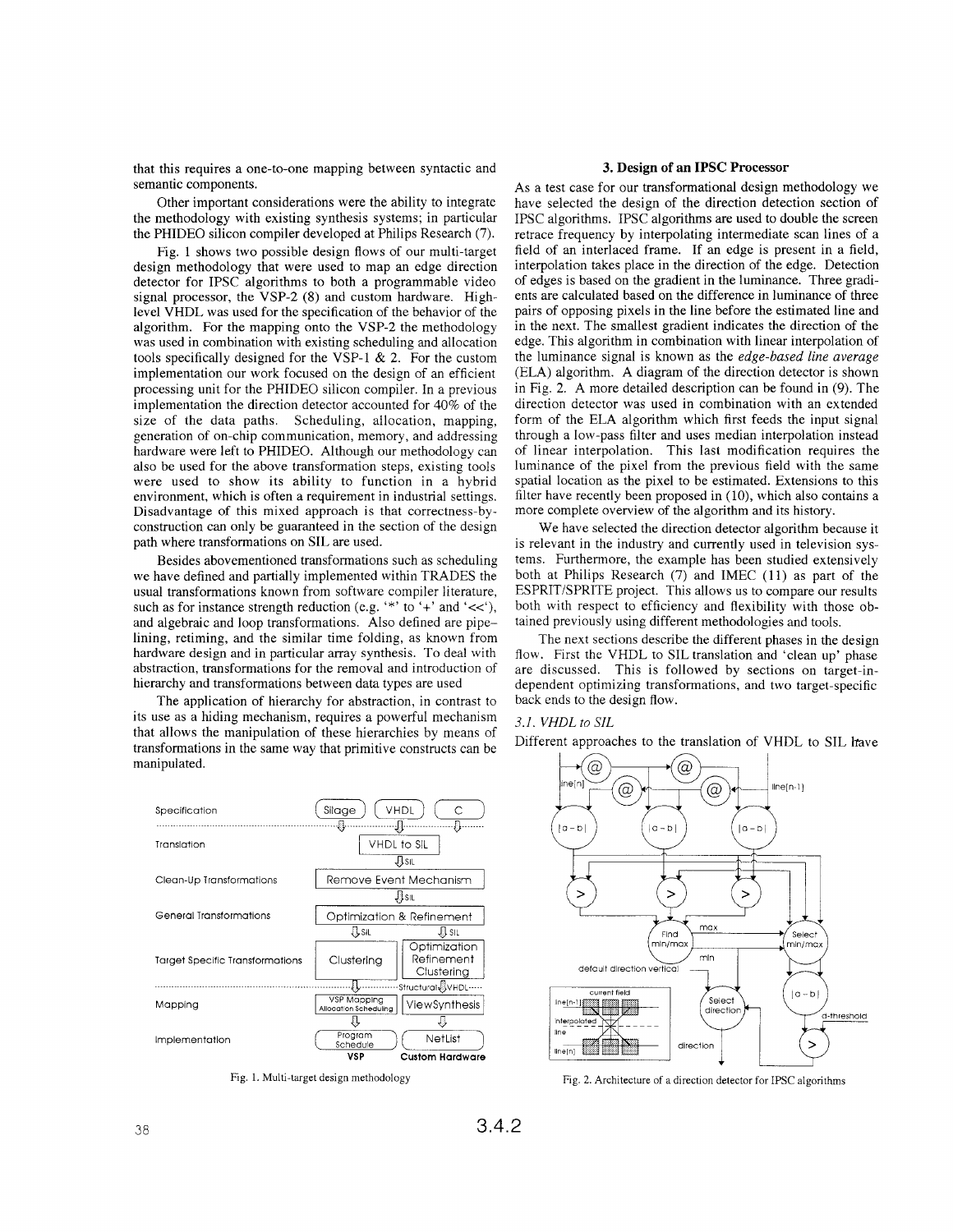been investigated. Within both Philips and the University of Twente experimental tools for the semantics-based translation of a subset of VHDL to SIL have been implemented. Such a semantics-based approach has, however, some significant drawbacks. The translation process is complicated because it requires the interpretation of the meaning of a VHDL description. Furthermore it is limited to a subset of VHDL, requiring complex synthesis guidelines. Within TRADES we are therefore developing an alternative syntax-based approach towards the translation of full VHDL (with the exception of the explicit time constructs AFTER and FOR). It requires only a relatively simple straightforward statement-by-statement translation. Afterwards the resulting SIL description is 'cleaned up' and optimized using the same behavior-preserving transformations as are used in the rest of the design flow. The main advantage is that the complexity of the translation process is now moved to the SIL domain where correctness can be guaranteed and transformations shared.

To evaluate our synthesis results with respect to flexibility and efficiency we derived two alternative custom implementations starting frorn VHDL. First, as a reference to the current state of synthesis tools, a direct implementation of the high-level description of the edge detection algorithm was synthesized with ViewSynthesis (VS) version 2 by ViewLogic. Next, an implementation was derived using VS starting from a lower-level, manually optimized structural VHDL specification developed at Philips Research, which is illustrated in [Fig. 2.](#page-1-0) At IMEC this same structural specification, although specified in ELLA, was further optimized towards area and speed. The results obtained at IMEC are scaled towards the VS system by using the original Philips implementation as a reference. We refer to these latter two respectively as the 'structural' and the 'optimized structural' specifications. Results are compared to those obtained using TRADES and **VS** as a back end for low-level syinthesis. We used simulation to verify the correctness of our results. Both implementations obtained using TRADES were indeed correctby-construction even though TRADES is not yet fully implemented and verified.

As a starting point the most straightforward high-level VHDL specification of the direction detection algorithm was used. A first attempt to synthesize this description directly using VS failed because it violated the synthesis guidelines for VS. After some tuning of the original specification the VS tool accepted the specification. Note that every manual rewrite of the specification requires a validation step of the specification by means of simulation. Our VHDL-to-SIL compiler, however, without any problem accepted the initial high-level specification and generated useful SIL. This demonstrates the flexibility of the syntax-based translation method. The low-level structural VHDL description used by Philips proved to be no problem for VS. The efficiency of the three alternative paths is discussed in section **3.4.** 

For the mapping onto the VSP we compared our results with an implementation of the algorithm obtained previously at Philips. Results are discussed in section **3.5.** 

## *3.2. 'Clean Up' Transformations*

**An** obvious disadvantage of the syntax-based method is the large size of the SIL graphs that result after the translation. This is somewhat compensated for by the fact that the straightforwardness and transparency of the translation process preserve the structure of the original VHDL specification, which is especially important in a user-centered methodology.

Due to the syntax-based translation, the VHDL event mechanism appears in SIL and manifests itself as two nested loop levels. The inner loops model the continued execution of processes. The outer loop triggers computation if internal events occur. These loops can be removed by unfolding them, depending on the wait-statements followed by constant propagation, and dead code elimination. In addition hierarchy expansion and SIL-specific transformations are used. 'Clean up' transformations reduced the number of operations in the SIL description to **30%** of the original.

# *3.3. General Optimizations*

Our primary design objective for the direction detector was the minimization of area. From [Fig. 2](#page-1-0) it will be clear that the top three comparators which can be implemented as subtractors can be combined with the bottommost absolute difference function. Further optimizations are possible by integrating the top three absolute difference functions with the comparators below and not calculating the *absolute* difference in all cases. **As** a side effect the size of the select min/max function can also be halved because only the correct max-min pair need be selected.

In general, area is reduced by minimizing the number of operations and implementation cost per operation. The former can be reduced by increasing the amount of sharing or reducing redundancy. If we decompose operations into more primitive operations the chances for sharing and redundancy reduction increase. For instance, the absolute difference functions can be decomposed into a subtraction and multiplexers. The subtraction can be further decomposed into an addition and a rnultiplication with -1. **As** it turns out we can use tail merging and common subexpression elimination in combination with many small transformations (like those based on the algebraic identity relation) to effectively halve the required implementation cost.

#### *3.4. Custom Implementation*

The most important transformations are a combination of strength reduction and type transformations which allow the mapping of abstract operations onto lower-level operations which, after clustering, can be mapped efficiently onto hardware structures.

First, the results with respect to area in terms of gate count will be investigated. Table I gives an overview of the gate counts resulting from the four different design flows. The third row shows the maximum reduction in area obtained at IMEC. These resulted from using transformations based on *stuck-at* detection (i.e. dead code elimination and constant propagation) and applying them to the original structural specification. Other transformations that were tried, such as logic optimization using **SIS,** actually increased the size of the circuit, probably because they interfered with regularity in the data path. Their best re-

| <b>TABLE I</b>                                 |  |  |  |  |  |
|------------------------------------------------|--|--|--|--|--|
| Gate count after different design trajectories |  |  |  |  |  |

|                             | 1 A DL L<br>Gate count after different design trajectories |           |  |
|-----------------------------|------------------------------------------------------------|-----------|--|
|                             | $#$ of gates                                               | $%$ gates |  |
| VS                          | 2613                                                       | 100%      |  |
| Structural                  | 1237                                                       | 47 %      |  |
| <b>Optimized Structural</b> | $1076*$                                                    | 41%*      |  |
| <b>TRADES</b>               | 685                                                        | 26%       |  |

\* results are translated and scaled relative to structural implementation